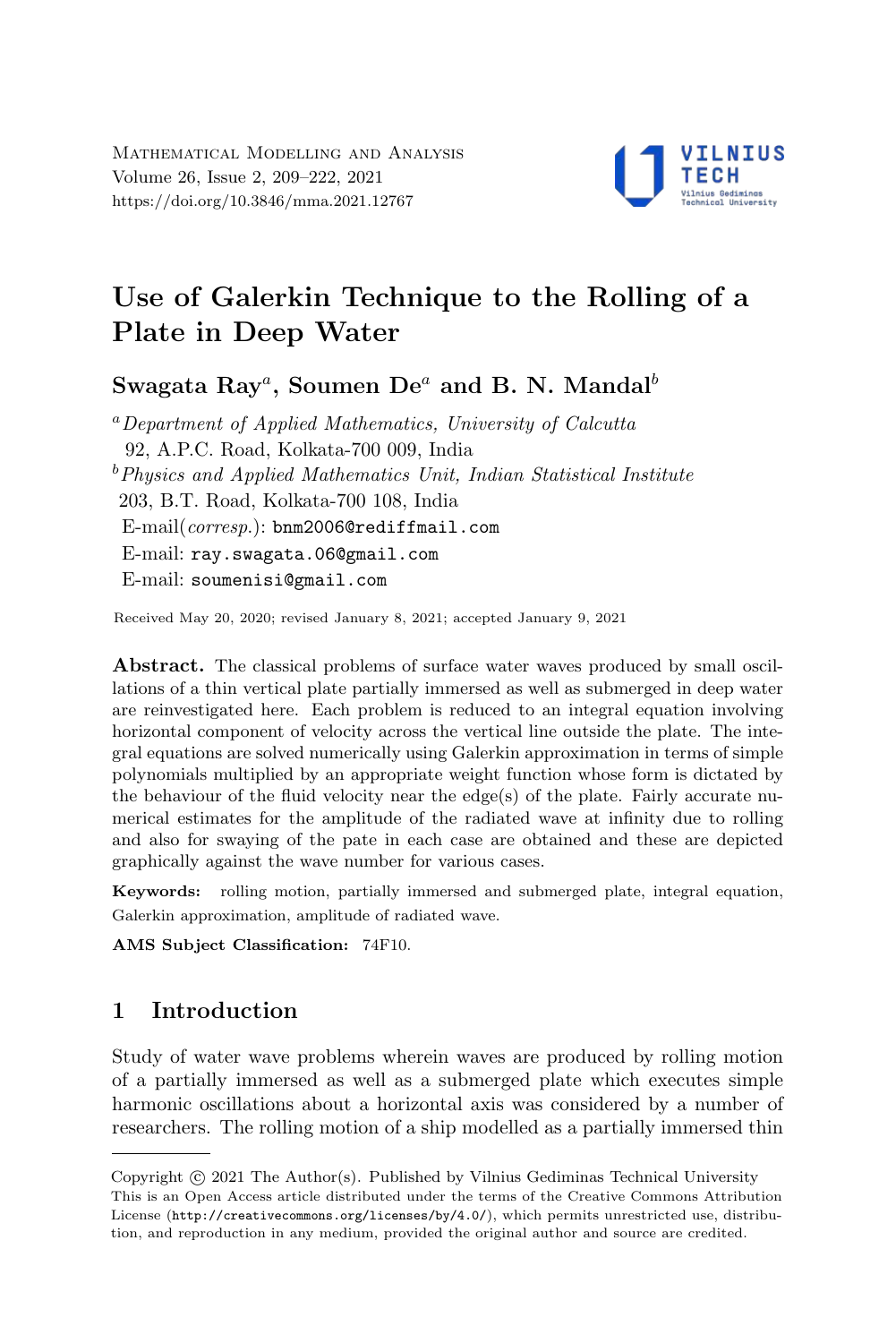plate in infinitely deep water was first investigated by Ursell [31] who obtained the explicit expression for the amplitude at infinity of the wave motion. Later, Haskind [11] obtained the exact values for general coefficients of damping and mass coupling for partially immersed plate. Evans [6] used Green's integral theorem to derive a simple expression for the amplitude of the radiated waves at infinity for the same problem considered by Ursell [31] and also deduced the wave amplitude for swaying of the plate. Later, Mandal [19] also used Green's integral theorem to obtain the amplitude of the radiated wave produced by small oscillations of a thin vertical plate submerged in deep water and also considered the case of swaying of the plate. The two-dimensional problem of the small-amplitude forced rolling motion of a thin vertical plate in finite depth water was considered by Evans and Porter [9]. They used two complementary formulations in conjunction with an accurate and efficient Galerkin method to solve the problem. Later, Banerjea and Mandal [2] considered the generation of waves due to rolling of a thin vertical plate which was solved by Green's integral theorem.

The problem of the generation of waves due to small rolling oscillations of a thin vertical plate partially immersed in uniform finite-depth water is investigated by Banerjea et al. [1] using eigenfunction expansion of the velocity potentials and also by hypersingular integral equation formulation. Mandal et al. [20] used dual integral equations involving trigonometric functions as kernel to reinvestigate the classical rolling ship problem due to small rolling oscillations of a thin vertical plate partially immersed in deep water. Later, Rakshit and Banerjea [26] investigated the effect of a small bottom undulation of the sea bed on the surface waves generated due to a rolling oscillation of a vertical plate either partially immersed or completely submerged in water of variable depth using Green's integral theorem.

The Galerkin approximation is a useful method to obtain an approximate solution of integral equations. The advantage of this method is that the set of functions need not be an orthogonal set or not necessary be complete. The Galerkin method converges faster than the collocation method (cf. Kanoria and Mandal [13]). Previously, Evans and Morris [8], Porter and Evans [25] employed Galerkins approximation technique followed by the Havelocks [12] expansion of water wave potential to obtain numerical estimates of reflection coefficient for oblique incidence of the wave train on a single vertical barrier in deep as well as finite depth water. Evans and Fernyhough [7] investigated about the numerical evidence of the existence of edge waves travelling along a periodic coastline using Galerkin approximation technique.

The water wave scattering by vertical thin porous barriers has been solved by Li et al. [15] considering a surface piercing barrier and a submerged bottomstanding barrier using a multi-term Galerkin method. In recent times, Meng et al. [24] presented a hybrid element-free Galerkin (HEFG) method for solving three dimensional wave propagation problem. Also Liu and Cheng [16], Liu et al. [17] and Cheng et al. [3] employed element-free Galerkin method in the study of some problems involving swelling of polymer gels, elastoplastic deformation problems and 3D elasticity problems. Gupta and Gayen [10] used multi-term Galerkin approximation in terms of Chebyshev polynomials to analyse the effect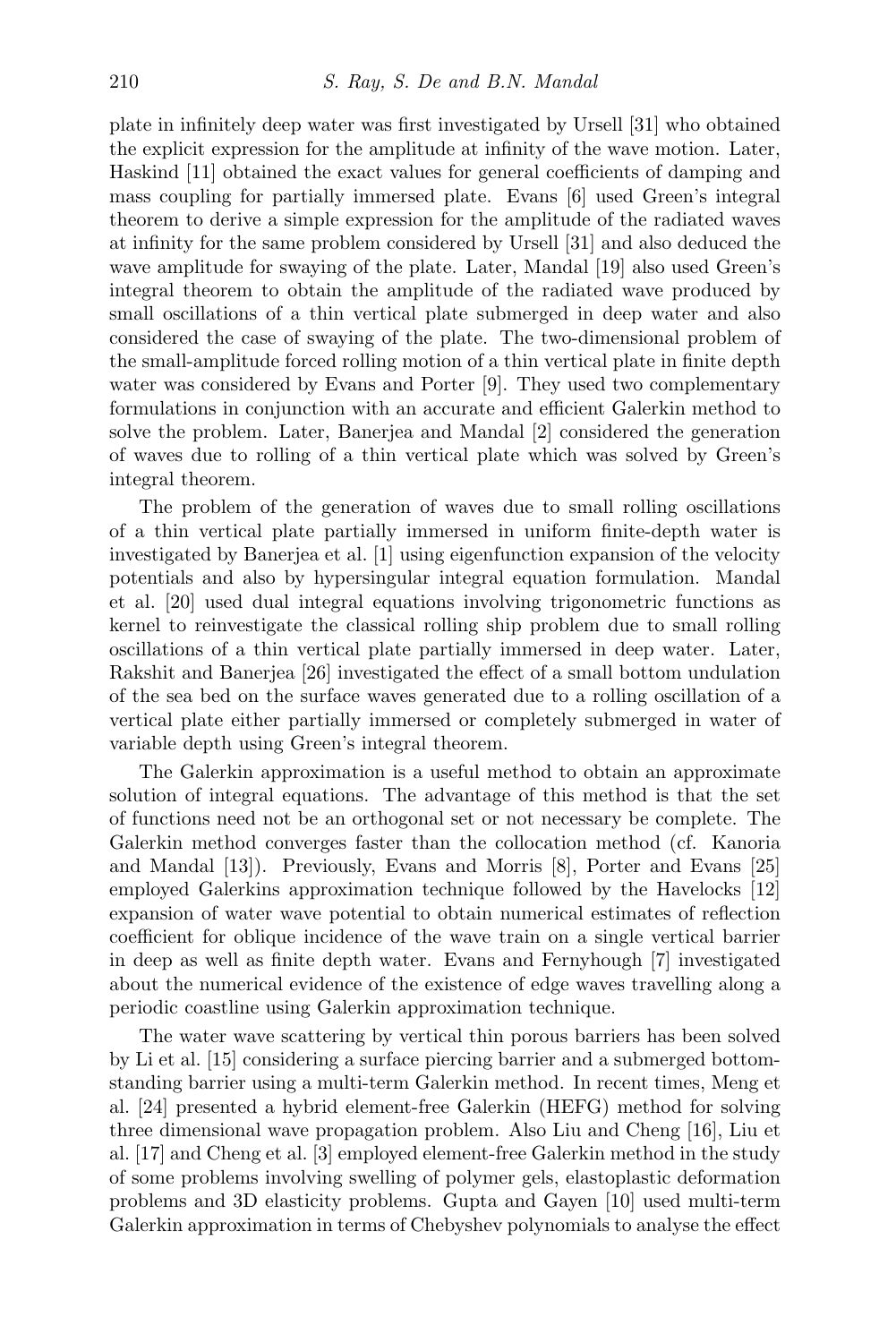of two submerged unequal permeable plates in the propagation of water waves and also Roy et al. [29] used multi-term Galerkin approximation technique with Chebyshevs polynomials for water wave scattering by unequal partially immersed vertical barriers in water of uniform finite depth.

Previously, Roy et al. [27, 28, 30] considered different geometrical configurations of multiple barriers in infinite depth water and formed a system of singular integral equations for each problem which were solved by using single term Galerkin expansion wherein the single-term is the exact solution of the corresponding integral equation for single barrier due to normal incidence. To avoid the complicacy of calculations using single term Galerkin approximation some researchers use Galerkin approximation in terms of simple polynomials multiplied by an appropriate weight function to solve the singular integral equations. Das et al. [4] investigated the problem of oblique scattering by thin vertical barriers in deep water by multiterm Galerkin technique using simple polynomials as basis functions. Kaur et al. [14] also used the method of polynomial approximation to solve the resulting singular integral equations for double trench problem. Recently, Das et al. [5] also used multiterm Galerkin technique with simple polynomials as basis functions to solve the integral equation arising in the problem of thick barrier in deep water.

In this paper, we have reinvestigated the problem of wave generation due to rolling of a partially immersed plate as well as a rolling submerged plate in infinitely deep water by using Galerkin approximation in terms of simple polynomials multiplied by an appropriate weight function whose form is dictated by the behaviour of the fluid velocity near the submerged edge(s) of the plate. The numerical estimate of the amplitude of the radiated wave produced by the rolling motion of the plate is obtained and it is depicted against the wave number for different sizes of the plate in a number of figures. The results given previously by Ursell [31] and Mandal [19] for partially immersed and submerged plate are recovered. Lastly, the case of swaying of the both types of plate is considered and the amplitude is obtained and depicted against the wavenumber in a number of figures and the results given by Evans [6] have been recovered.

## 2 Formulation

A Cartesian rectangular co-ordinate system is chosen in which the y-axis is taken vertically downwards into the fluid region and xz -plane is the rest position of the mean free surface  $y = 0$ . The plate whose equilibrium position is  $x = 0$ ,  $y \in L$  where  $L \equiv L_1 = (0, b)$  for partially immersed plate and  $L \equiv L_2 = (a, b)$ for submerged plate, makes small oscillations of circular frequency  $\omega$  about a fixed point  $(0, c)$  which need not to be in L. The geometry of the two positions of the plate is best described in Figure 1.

Assuming linear theory and the motion in water to be irrotational, time harmonic and independent of the co-ordinate z, the motion in the fluid region can be described by a velocity potential  $Re\{\phi(x,y)e^{-i\omega t}\}\,$ , where  $\phi$  satisfies

$$
\nabla^2 \phi = 0
$$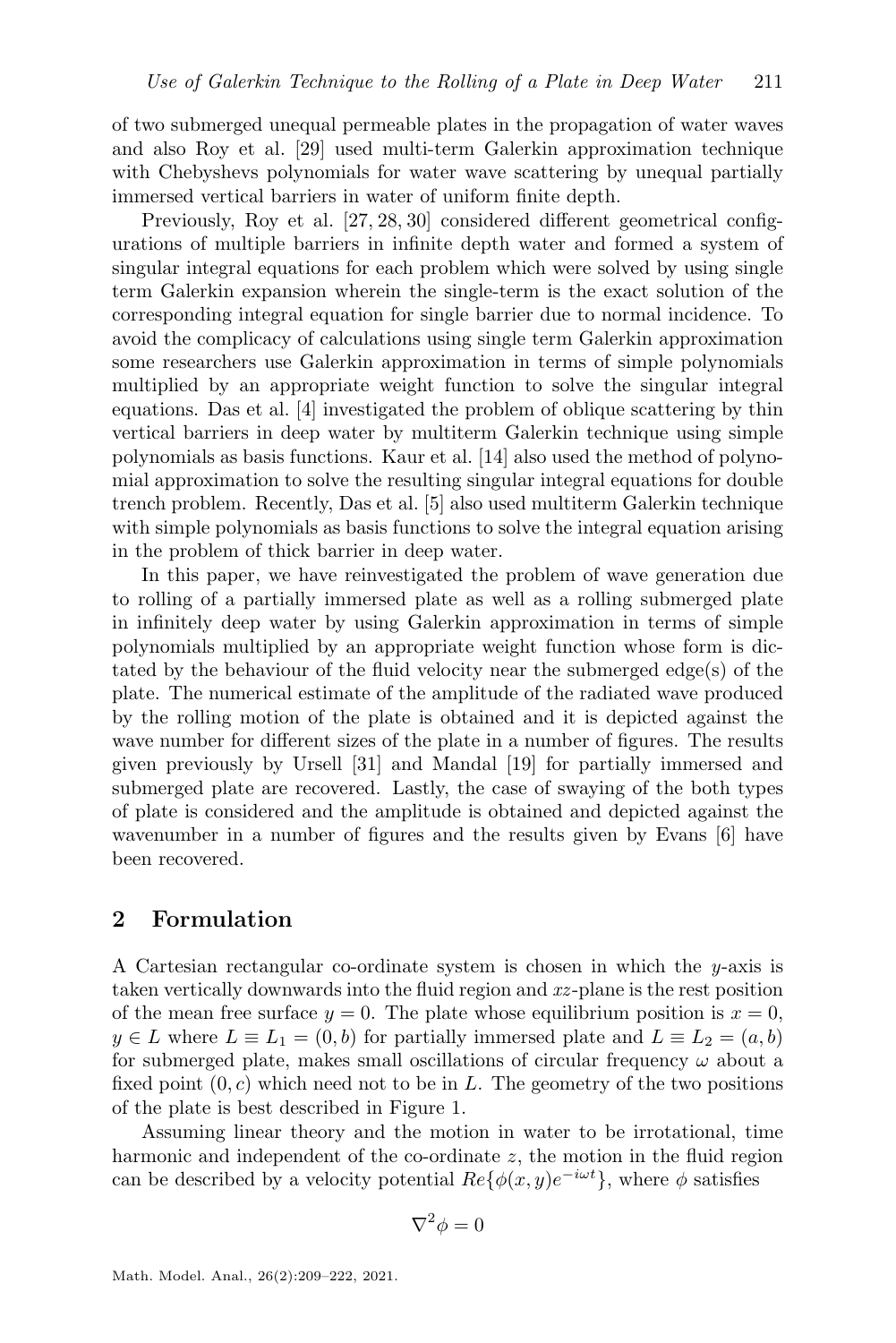

Figure 1. Diagram of rolling of (a) partially immersed plate and (b) submerged plate.

in the fluid region, the free surface condition

$$
\frac{\partial \phi}{\partial y} + K\phi = 0 \text{ on } y = 0, \ -\infty < x < \infty,
$$

where  $K = \frac{\omega^2}{a}$  $\frac{\partial^2}{\partial g}$ , g being the acceleration due to gravity, the condition due to small oscillations of the plate

$$
\frac{\partial \phi}{\partial x} = g(y) \quad \text{for } y \in L, x = 0,
$$
\n(2.1)

where

$$
g(y) = -i\omega\theta_0(c - y) \tag{2.2}
$$

is a known function given by Evans  $[6]$  if the plate is hinged at  $(0, c)$  and makes small oscillation of amplitude  $\theta_0$ . The bottom conditions for deep water is

 $\nabla \phi \to 0$  as  $y \to \infty$ ,  $0 < x < \infty$ ,

while the edge condition is

 $r^{\frac{1}{2}}\nabla\phi$  is bounded as  $r\to 0$ ,

where  $r$  is the distance from a submerged edge of the plate, and finally for  $|x| \to \infty$ 

$$
\phi(x,y) = \begin{cases} A_{-}e^{-Ky - iKx} \text{ as } x < 0, \\ A_{+}e^{-Ky + iKx} \text{ as } x > 0, \end{cases}
$$

where  $A_-\$  and  $A_+\$  denote the amplitude (unknown) of the water wave created by the rolling of the plate in the negative direction and positive direction of the x-axis respectively which is to be obtained for different sizes of the plate.

# 3 Reduction to integral equation

Use of Havelock's [12] expansion for water wave potentials produces

$$
\phi(x,y) = A_-e^{-Ky - iKx} + \int_0^\infty A(k)S(k,y)e^{kx}dk \quad \text{for } x < 0, \ 0 < y < \infty
$$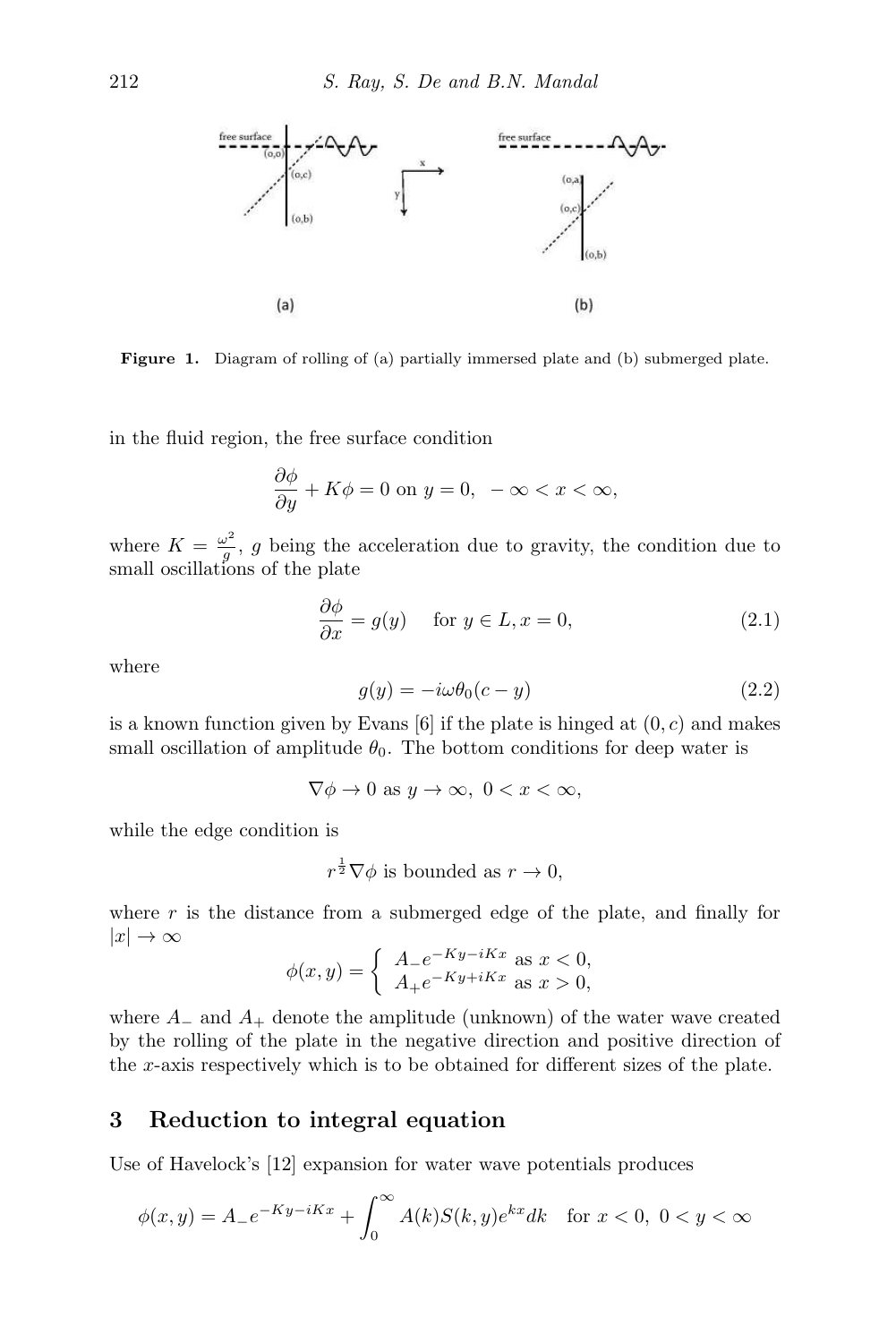and

$$
\phi(x,y) = A_+ e^{-Ky + iKx} + \int_0^\infty B(k)S(k,y)e^{-kx}dk \quad \text{for } x > 0, \ 0 < y < \infty,
$$

where  $S(k, y) = k \cos ky - K \sin ky$  and  $A(k)$  and  $B(k)$  is an unknown functions. The continuity of velocity at  $x = 0, 0 < y < \infty$  gives

$$
\phi_x(+0, y) = \phi_x(-0, y), \quad 0 < y < \infty,
$$

which gives for  $0 < y < \infty$ 

$$
ikA_{+}e^{-Ky} - \int_{0}^{\infty} kB(k)S(k,y)dk = -ikA_{-}e^{-Ky} - \int_{0}^{\infty} kA(k)S(k,y)dk,
$$

so that by using Havelock's inversion formula(cf. Mandal and Chakrabarti [23])

$$
-iKA_{-} = iKA_{+} = 2K \int_{0}^{\infty} F(u)e^{-Ku} du,
$$
\n(3.1)

$$
kA(k) = -kB(k) = \frac{2}{\pi} \frac{1}{k^2 + K^2} \int_0^\infty F(u)S(k, u)du,
$$
 (3.2)

wherein we have used

$$
\frac{\partial \phi}{\partial x} = F(y) = \begin{cases} g(y) & \text{for } y \in L, x = 0, \\ f(y) & \text{for } y \in \overline{L}, x = 0, \end{cases}
$$
(3.3)

where  $\bar{L} \equiv \bar{L}_1 = (b, \infty)$  for partially immersed plate and  $\bar{L} \equiv \bar{L}_2 = (0, a) \cup$  $(b, \infty)$  for submerged plate and  $f(y)$  is an unknown function having square root singularity at  $y = b$  for  $\bar{L} = \bar{L_1}$  and at  $y = a, b$  for  $\bar{L} = \bar{L_2}$ .

Then,  $(2.1)$  and  $(3.1)$ – $(3.3)$  provides

$$
A_{-} = -A_{+} = 2i \left[ \int_{L} g(u)e^{-Ku} du + \int_{L} f(u)e^{-Ku} du \right],
$$
  
\n
$$
A(k) = -kB(k) = \frac{2}{\pi} \frac{1}{k(k^{2} + K^{2})} \left[ \int_{L} g(u)S(k, u) du + \int_{\bar{L}} f(u)S(k, u) du \right].
$$

Now the continuity of pressure at  $x = 0, 0 < y < \infty$  gives

$$
\phi(+0, y) = \phi(-0, y), \quad 0 < y < \infty.
$$

This provides the integral equation for  $f(y) \equiv f_1(y)$  for partially immersed plate given by

$$
\int_{\bar{L_1}} f_1(y) M_1(y, u) du = G_1(y), \quad y \in \bar{L_1},
$$
\n(3.4)

where

$$
M_1(y, u) = 2ie^{-K(y+u)} - \frac{1}{\pi} \ln \left| \frac{y-u}{y+u} \right| - \frac{2}{\pi} e^{-K(y+u)} \int_{-\infty}^{K(y+u)} \frac{e^v}{v} dv, \quad y, u \in \overline{L_1}
$$

Math. Model. Anal., 26(2):209–222, 2021.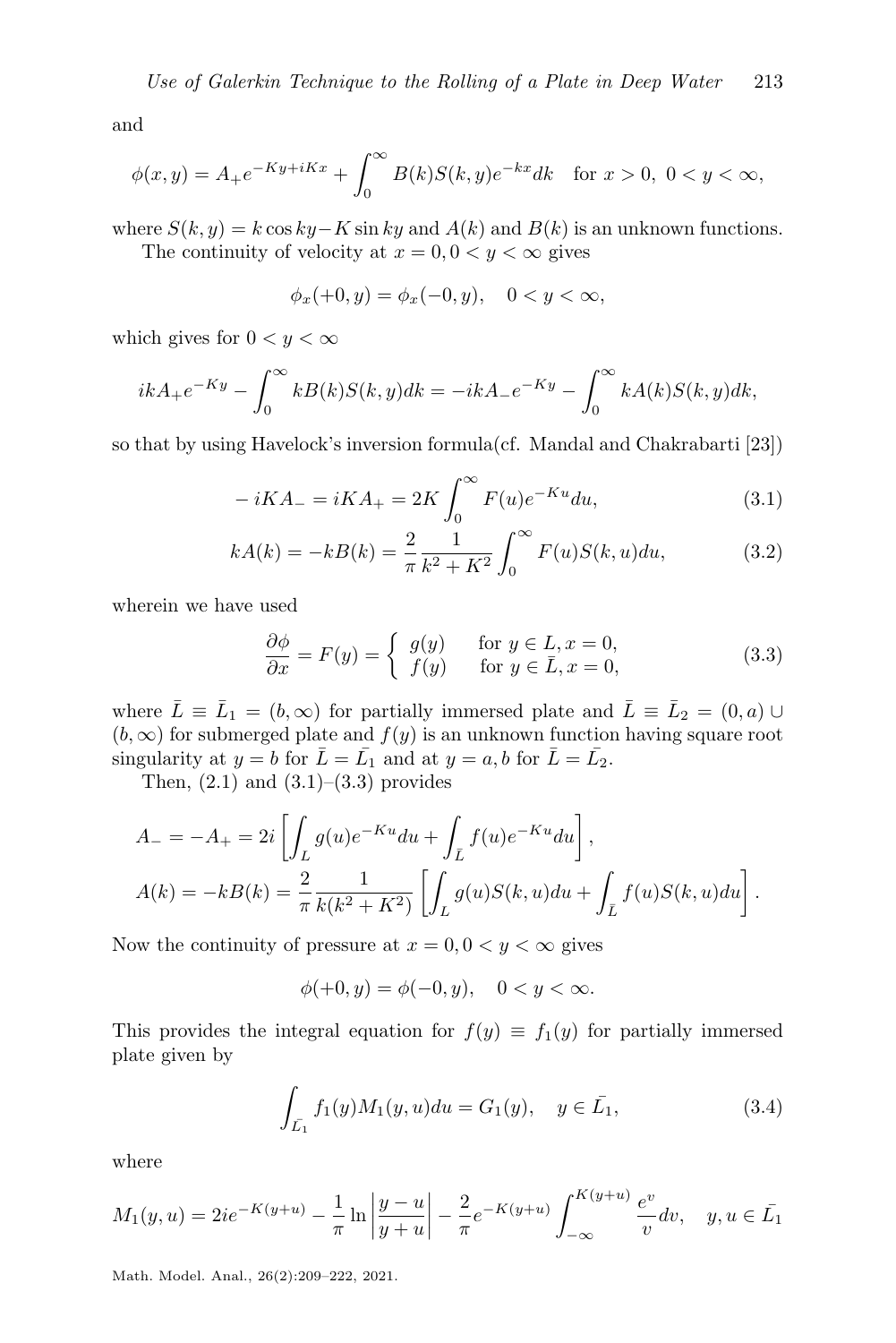and  $\forall y \in \overline{L}_1$ 

$$
G_1(y) = \int_{L_1} g(u) \left[ \frac{1}{\pi} \ln \left| \frac{y - u}{y + u} \right| + \frac{2}{\pi} e^{-K(y + u)} \int_{-\infty}^{K(y + u)} \frac{e^v}{v} dv - 2ie^{-K(y + u)} \right] du,
$$

while

$$
f_1(y) = O((y-b)^{-\frac{1}{2}})
$$
 as  $y \to b + 0$ .

The integral equation for  $f(y) \equiv f_2(y)$  for submerged plate is given by

$$
\int_{\bar{L}_2} f_2(y) M_2(y, u) du = G_2(y), \quad y \in \bar{L}_2,
$$
\n(3.5)

where

$$
M_2(y, u) = 2ie^{-K(y+u)} - \frac{1}{\pi} \ln \left| \frac{y-u}{y+u} \right| - \frac{2}{\pi} e^{-K(y+u)} \int_{-\infty}^{K(y+u)} \frac{e^v}{v} dv, \quad y, u \in \bar{L}_2
$$

and

$$
G_2(y) = \int_{L_2} g(u) \left[ \frac{1}{\pi} \ln \left| \frac{y - u}{y + u} \right| + \frac{2}{\pi} e^{-K(y + u)} \int_{-\infty}^{K(y + u)} \frac{e^v}{v} dv - 2ie^{-K(y + u)} \right] du
$$
  

$$
y \in \bar{L_2},
$$

while

$$
f_2(y) = \begin{cases} O((a - y)^{-\frac{1}{2}}) & \text{as } y \to a - 0, \\ O((y - b)^{-\frac{1}{2}}) & \text{as } y \to b + 0. \end{cases}
$$

It may be noted that the integral equations (3.4) and (3.5) are weakly singular integral equations. These integral equations were solved in the literature in closed from using somewhat complicated procedure. However, the complicated procedure for each barrier configuration is avoided here and the integral equations are solved numerically using Galerkin approximation involving simple polynomials multiplied by appropriate weight functions whose form is dictated by the edge condition. Very accurate numerical estimates for the amplitude of the radiated waves are obtained from the approximate solution of the integral equations.

#### 4 Numerical solutions of the integral equations

Numerical solutions of the integral equations (3.4) and (3.5) are now obtained by using Galerkin approximation in terms of simple polynomials multiplied by weight functions whose forms are dictated by the appropriate edge conditions. Thus we expand  $f_1(y)$  and  $f_2(y)$  as

$$
f_1(y) = \left(\frac{b}{b-y}\right)^{\frac{1}{2}} e^{-Ky} \sum_{n=0}^{N} a_n \left(\frac{y}{b}\right)^n \quad \text{for } b < y < \infty \tag{4.1}
$$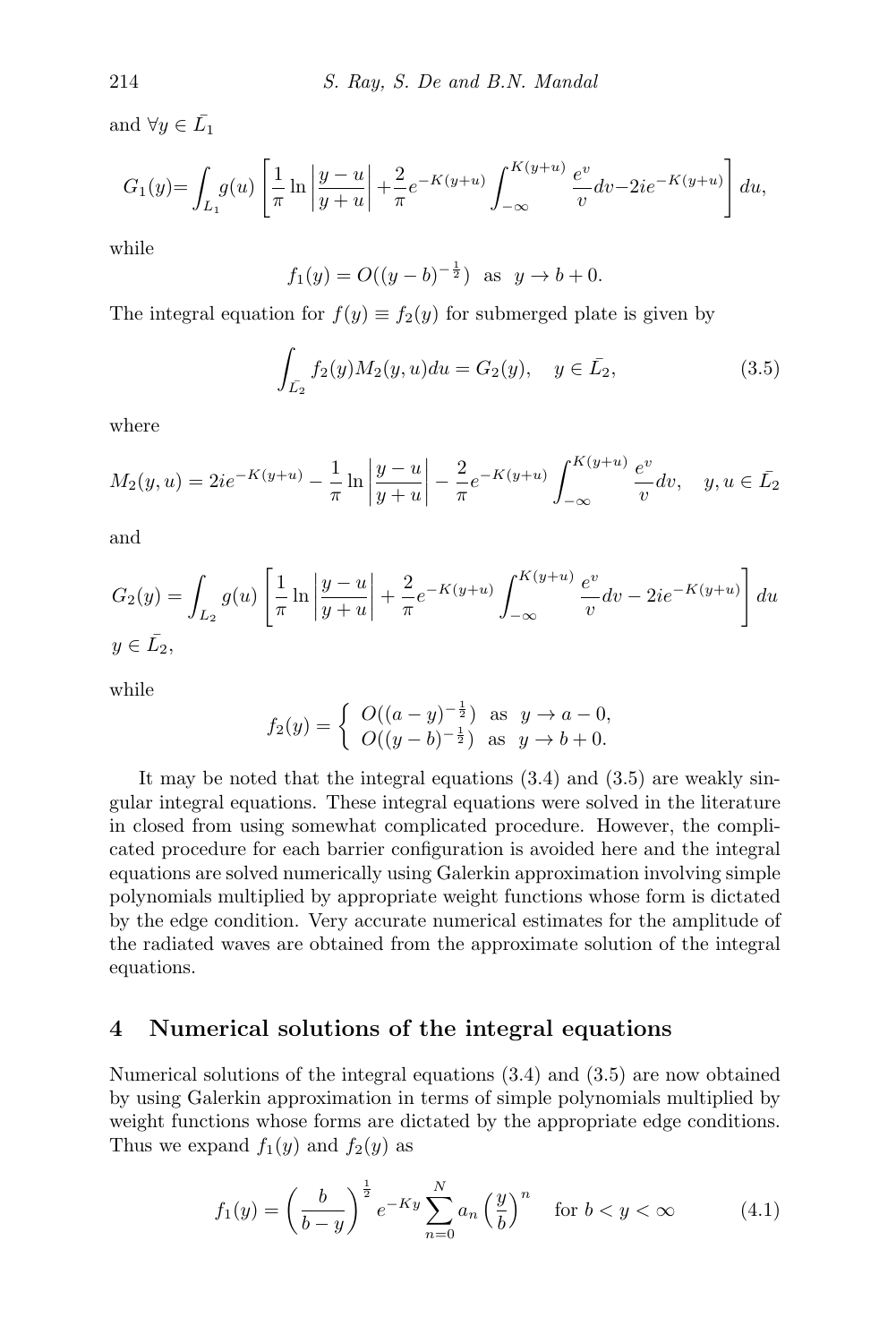and

$$
f_2(y) = \begin{cases} \left(\frac{a}{a-y}\right)^{\frac{1}{2}} \sum_{n=0}^{N} b_n \left(\frac{y}{a}\right)^n & \text{for } 0 < y < a, \\ \left(\frac{b}{y-b}\right)^{\frac{1}{2}} e^{-Ky} \sum_{n=0}^{N} c_n \left(\frac{y}{b}\right)^n & \text{for } b < y < \infty, \end{cases}
$$
(4.2)

where  $N$  is an integer to be chosen suitably.

Substituting the expression of  $f_1(y)$  given by  $(4.1)$ ,  $f_2(y)$  given by  $(4.2)$  in place of  $f(y)$  and  $g(y)$  given by (2.2) in (3.3) we obtain  $A_-\$  and  $A_+\$  as given by,

$$
A_{-} = -A_{+}
$$
\n
$$
= \begin{cases}\n2i \left[ -\int_{0}^{b} i\omega \theta_{0}(c-u)e^{-Ku}du + \sum_{n=0}^{N} a_{n} \int_{b}^{\infty} \left(\frac{b}{b-u}\right)^{\frac{1}{2}} \left(\frac{u}{b}\right)^{n} e^{-2Ku}du \right] \\
\text{for partially immersed plate,} \\
2i \left[ -\int_{a}^{b} i\omega \theta_{0}(c-u)e^{-Ku}du + \sum_{n=0}^{N} b_{n} \int_{0}^{a} \left(\frac{a}{a-u}\right)^{\frac{1}{2}} \left(\frac{u}{a}\right)^{n} e^{-Ku}du \\
+\sum_{n=0}^{N} c_{n} \int_{b}^{\infty} \left(\frac{b}{u-b}\right)^{\frac{1}{2}} \left(\frac{u}{b}\right)^{n} e^{-2Ku}du \right] \text{ for submerged plate.}\n\end{cases}
$$

To find the unknown constants  $a_n$   $(n = 0, 1, 2, ..., N)$ , we put  $y = \frac{b}{y_i}$   $(i =$  $(0, 1, 2, \ldots, N)$ ,  $(0 < \frac{b}{y_i} < 1)$  in the relation  $(3.4)$  to obtain the linear system

$$
\sum_{n=0}^{N} a_n A_{in} = G\left(\frac{b}{y_i}\right), \quad i = 0, 1, 2, ..., N,
$$
\n
$$
A_{in} = \int_b^{\infty} \left(\frac{b}{b-u}\right)^{\frac{1}{2}} \left(\frac{u}{b}\right)^n e^{-Ku} M_1\left(\frac{b}{y_i}, u\right) du, \quad i = 0, 1, 2, ..., N.
$$
\n(4.3)

Suitable transformations like  $u = \frac{b}{w}$  can be made to change the range of the integration to a finite one. The collocation points  $\frac{b}{y_i}$  are to be chosen suitably. Here we have chosen

$$
b/y_i = 1 - i/N, \quad i = 0, 1, 2, \dots, N.
$$

Actually  $i = 0$  or N have not been used. For  $i = 0$  or N a point little bit away from end points (towards right for  $i = 0$  and towards left for  $i = N$ ) have been chosen during the numerical computation to avoid singularity.

To find the unknown constants  $b_n$  and  $c_n$   $(n = 0, 1, 2, \ldots, N)$  we put

$$
y = \begin{cases} y_i \ (i = 0, 1, 2, \dots, N) & \text{for } 0 < y_i < a, \\ b/y_i \ (i = 0, 1, 2, \dots, N) & \text{for } 0 < \frac{b}{y_i} < 1 \end{cases}
$$

to obtain the combined linear system

$$
\sum_{n=0}^{N} b_n B_{in} + \sum_{n=0}^{N} c_n C_{in} = G(y_i), \quad i = 0, 1, 2, ..., N,
$$
\n(4.4)

$$
\sum_{n=0}^{N} b_n B_{in} + \sum_{n=0}^{N} c_n C_{in} = G\left(\frac{b}{y_i}\right), \quad i = 0, 1, 2, \dots, N,
$$
 (4.5)

Math. Model. Anal., 26(2):209–222, 2021.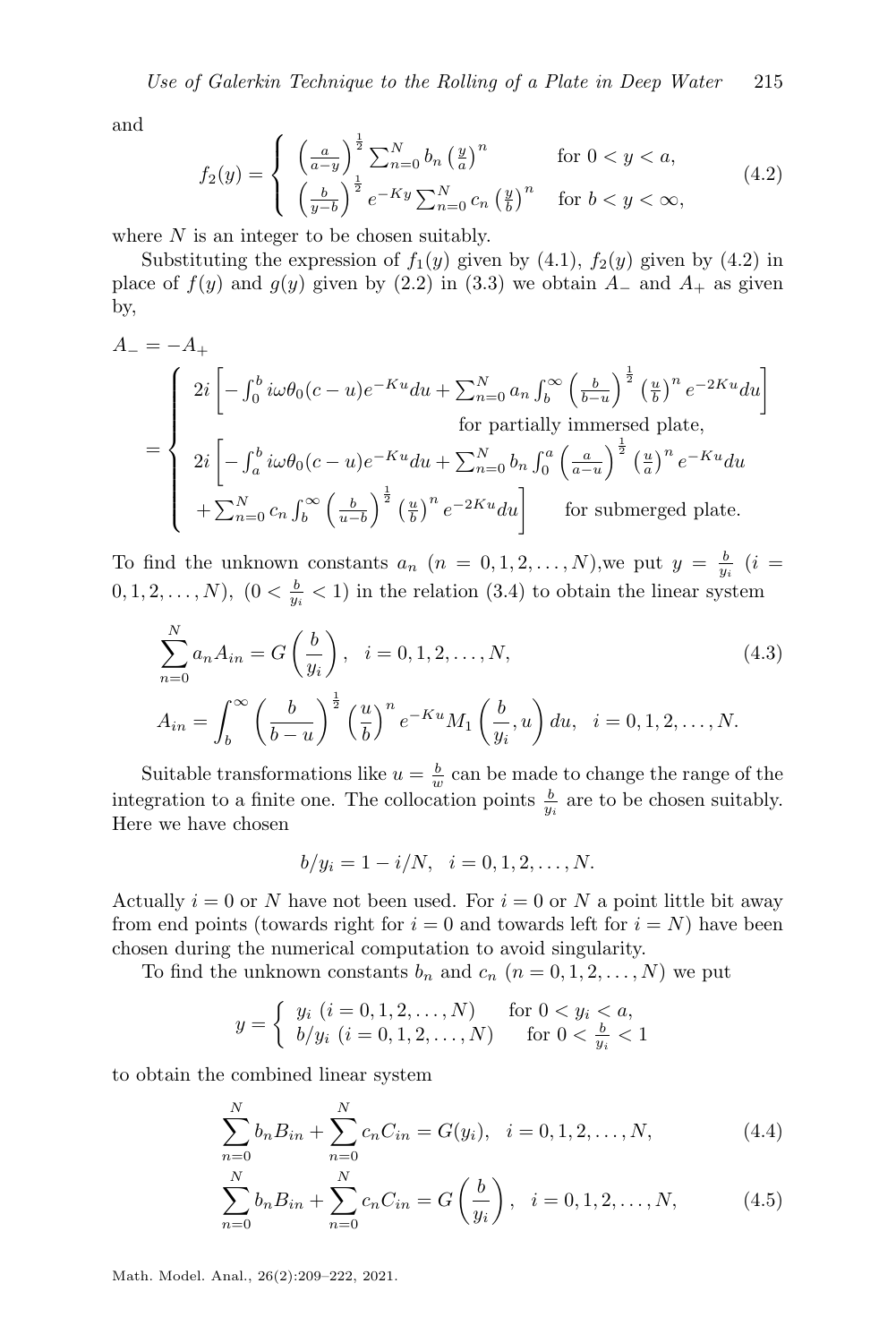where

$$
B_{in} = \int_0^a \left(\frac{a}{a-u}\right)^{\frac{1}{2}} \left(\frac{u}{a}\right)^n M_2(y_i, u) du, \quad i = 0, 1, 2, \dots, N,
$$
  

$$
C_{in} = \int_b^\infty \left(\frac{b}{u-b}\right)^{\frac{1}{2}} \left(\frac{u}{b}\right)^n e^{-Ku} M_2\left(\frac{b}{y_i}, u\right) du, \quad i = 0, 1, 2, \dots, N.
$$

To find  $C_{in}$   $(i = 0, 1, 2, ..., N)$ , suitable transformations like  $u = \frac{b}{w}$  can be made to change the range of the integration to a finite one. The collocation points are to be chosen as

$$
y_i = ia/N
$$
 for  $0 < y_i < a$ ,  $i = 0, 1, 2, ..., N$ ,  
\n $b/y_i = 1 - i/N$  for  $0 < b/y_i < 1$ ,  $i = 0, 1, 2, ..., N$ .

Here also,  $i = 0$  or N have not been used. For  $i = 0$  or N a point little bit away from end points (towards right for  $i = 0$  and towards left for  $i = N$ ) have been chosen during the numerical computation to avoid singularity.

Now, the linear systems (4.3), (4.4) and (4.5) can be solved by any standard method to obtain the constants  $a_n$ ,  $b_n$  and  $c_n$   $(n = 0, 1, 2, \ldots, N)$ . Hence the approximate solution of the integral equation (3.4) and (3.5) are obtained.

#### Special cases

In the case of swaying of a partially immersed and submerged plate given by Evans [6] and Mandal [19], that is when  $\theta_0 \longrightarrow 0$  and  $c \longrightarrow \infty$  in such a way that  $\theta_0 c = \Gamma$  is a finite real constant called the amplitude of sway (cf. Evans [6]), then the expression of  $q(y)$  given by  $(2.2)$  becomes

$$
g^*(y) = -i\omega\Gamma
$$

and the amplitude of the radiated wave of a swaying plate is then obtained.

### 5 Numerical results

#### 5.1 Convergence of the numerical results

To study the convergence of the numerical results on  $N(N+1)$  is the number of terms in the polynomial approximation), numerical estimates for  $|A^*|$  ( $=$  $\frac{A}{\omega \theta_0}$ as in [18],  $|A| = |A_+| = |A_-|$ ) is tabulated in Tables 1 and 2 for the partially immersed and submerged plates respectively for  $N = 1, 2, \ldots, 5$  and different values of wave number  $Kb$  and other parameters mentioned therein. Table 1 shows the number of terms of the simple polynomial in the Galerkin approximation given by  $N = 1, 2, \ldots, 5$ . The value of the amplitude converges up to three or four decimal places for the partially immersed plate as computed from the exact expression given by Ursell [31] for  $c/b = 0.4$ . Similarly, Table 2 shows the number of terms of the simple polynomial in the Galerkin approximation given by  $N = 1, 2, \ldots, 5$ . The value of the amplitude converges up to three or four decimal places for the partially immersed plate as computed from the exact expression given by Mandal [19] for  $a/b = 0.2$  and  $c/b = 0.5$ . Thus for all numerical computations  $N = 4$  is chosen throughout.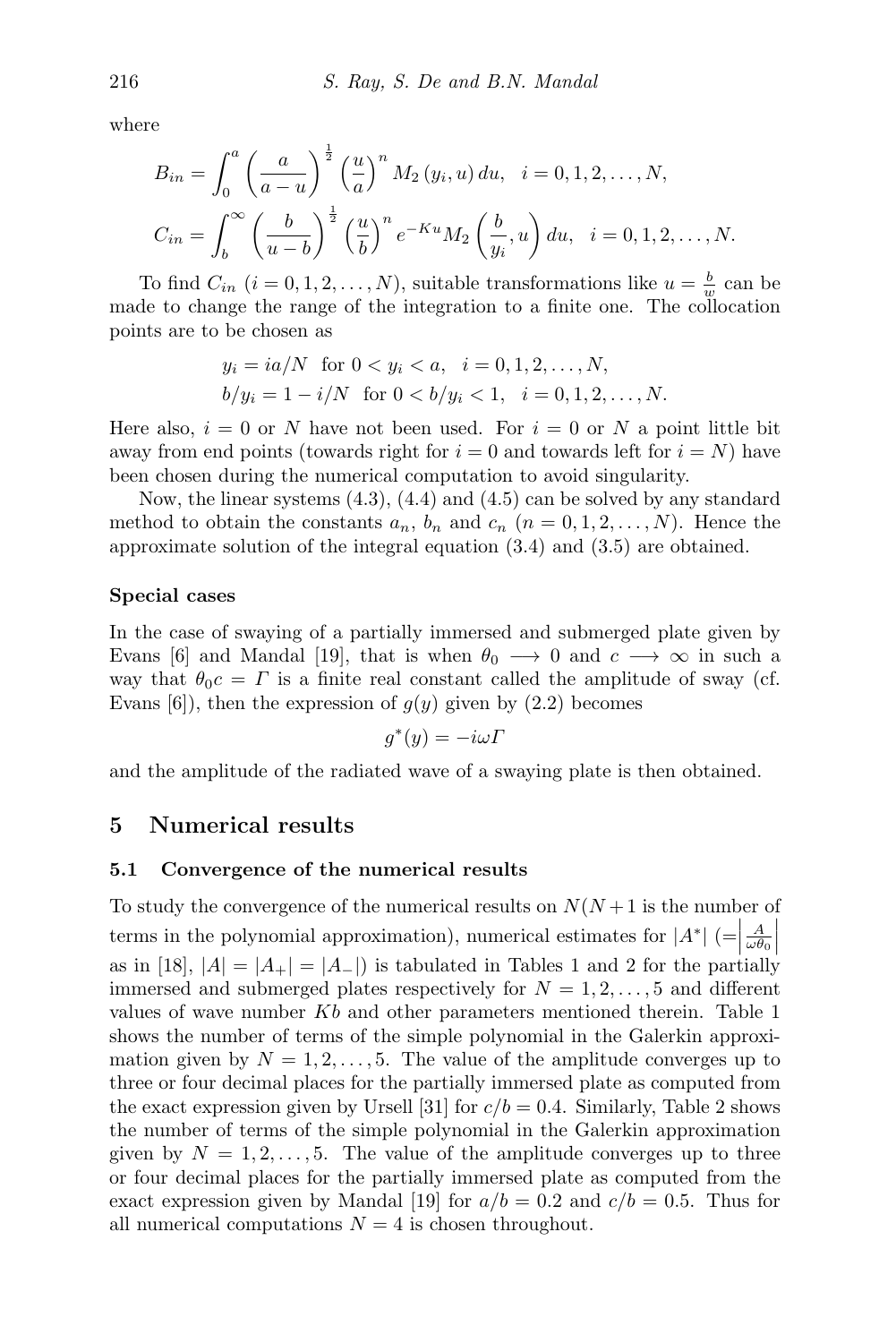| Kb                                   | Ursell<br>(1947)                                                          | $A^*$<br>$(N = 1)$                                                         | $A^*$<br>$(N = 2)$                                                        | $A^*$<br>$(N = 3)$                                                          | 'A*<br>$(N = 4)$                                               | $ A^* $<br>$(N = 5)$                                                       |
|--------------------------------------|---------------------------------------------------------------------------|----------------------------------------------------------------------------|---------------------------------------------------------------------------|-----------------------------------------------------------------------------|----------------------------------------------------------------|----------------------------------------------------------------------------|
| 0.30<br>0.45<br>0.60<br>0.75<br>0.90 | 0.0044968<br>0.0005737<br>0.0113109<br>0.0242648<br>0.035554<br>0.0442971 | 0.0042668<br>0.0004967<br>0.0110232<br>0.0249897<br>0.0354981<br>0.0443568 | 0.004328<br>0.0004973<br>0.0112766<br>0.0246533<br>0.0355198<br>0.0443414 | 0.0043568<br>0.0005343<br>0.0113365<br>0.0243655<br>0.0355378<br>0.04424351 | 0.0044712<br>0.00055745<br>0.0113023<br>0.0242751<br>0.0355117 | 0.0044774<br>0.0005634<br>0.0113219<br>0.0242688<br>0.0355294<br>0.0442658 |
| 1.05<br>1.20<br>1.35<br>1.50         | 0.0511054<br>0.0566166<br>0.0612313                                       | 0.0511126<br>0.0567652<br>0.0611874                                        | 0.0511047<br>0.056734<br>0.0612645                                        | 0.0511086<br>0.0566128<br>0.0612726                                         | 0.0442543<br>0.0511091<br>0.0566354<br>0.0612944               | 0.0511035<br>0.0566187<br>0.0612388                                        |

**Table 1.** Values of  $|A^*|$  against Kb for different values of N for a partially immersed plate with  $c/b = 0.4$ .

**Table 2.** Values of  $|A^*|$  against Kb for different N for a submerged plate with  $a/b = 0.2$ and  $c/b = 0.5$ .

| Кb   | Mandal    | A*        | $A^*$     | A*        | $ A^* $   | $A^*$     |
|------|-----------|-----------|-----------|-----------|-----------|-----------|
|      | (1991)    | $(N = 1)$ | $(N = 2)$ | $(N = 3)$ | $(N = 4)$ | $(N = 5)$ |
| 0.31 | 0.0209182 | 0.0204345 | 0.0207587 | 0.0209654 | 0.0209764 | 0.0209134 |
| 0.51 | 0.0392564 | 0.0391747 | 0.0391158 | 0.0391941 | 0.0392747 | 0.0392843 |
| 0.71 | 0.0471074 | 0.0473679 | 0.0471288 | 0.0471105 | 0.0471064 | 0.0471087 |
| 0.91 | 0.0491133 | 0.0496542 | 0.0492761 | 0.0491545 | 0.0491087 | 0.0491241 |
| 1.11 | 0.0477695 | 0.0478254 | 0.0476429 | 0.0477635 | 0.0477583 | 0.0477847 |
| 1.31 | 0.0446953 | 0.0445788 | 0.0447277 | 0.0446105 | 0.0446235 | 0.0446876 |
| 1.51 | 0.0400838 | 0.0401852 | 0.0401208 | 0.0400965 | 0.0400557 | 0.0400896 |
| 1.71 | 0.0322326 | 0.0322175 | 0.0322658 | 0.0322759 | 0.0322484 | 0.0322398 |
| 1.91 | 0.0217085 | 0.0217652 | 0.0217275 | 0.0217118 | 0.0217077 | 0.0217064 |

#### 5.2 Graphical representation of the numerical results

In Figure 2, we have plotted  $|A^*|$  for the rolling motion of a partially immersed plate for  $c/b = 0.4$  against Kb. The curve totally coincides with the curve drawn from the explicit solutions of the amplitude at infinity given by Ursell [31]. In Figure 3, we have plotted  $|A^*|$  for the rolling motion of the submerged plate for  $c/b = 0.5$  and  $a/b = 0.2$  against Kb. This curve totally coincides with the curve drawn from the explicit expression given by Mandal [19]. These two figures provide a check on the correctness of the method employed here.

In Figure 4,  $|A^*|$  is depicted against Kb for a submerged plate taking  $a/b =$ 0.0001, 0.01, 0.05, 0.1 and  $c/b = 0.5$ . When  $a/b = 0.0001$ , the value of  $|A^*|$  is almost zero when  $Kb$  is zero and then increases with the wave number  $Kb$ . For the other values of  $a/b = 0.01, 0.05, 0.1$ , the amplitude increases at first and then decreases nearly to zero for some value of  $Kb$  and then again increases with Kb for larger values of  $a/b$ .

In Figure 5,  $|A^*|$  is depicted against Kb for a submerged plate for different values of  $a/b = 0.1, 0.15, 0.2, 0.25$  and  $c/b = 0.5$ . Here, the value of the amplitude starts from zero and rapidly increases until it reaches a peak and then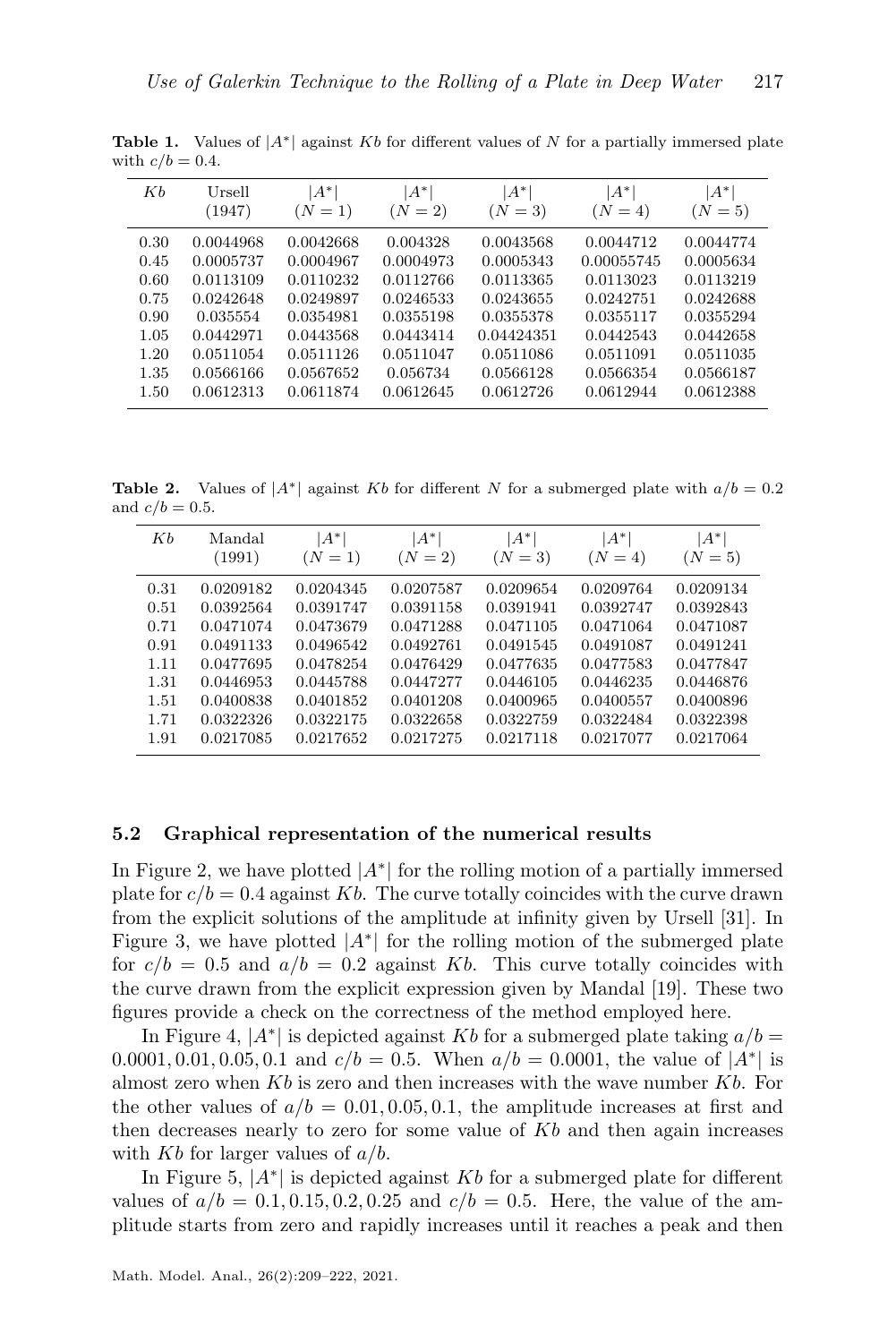decreases upto zero at some point and again increases as Kb increases further, thus showing a oscillatory behaviour.



 $a / b = 0.10$ 

**0 1 2 3 4 5**

Kb

Figure 4.  $|A^*|$  vs  $Kb$  for  $a/b = 0.0001$  to  $a/b = 0.1$  and  $c/b = 0.5$ .

**0.00 0.02**



**0 1 2 3 4 5**

Kb

**Mandal(1991)**

 $a/b = 0.10$  $b = 0.15$ 

In Figure 6,  $|A^*|$  for a submerged plate is plotted against Kb for  $a/b =$  $0.25, 0.35, 0.45$  and  $c/b = 0.5$ . From this figure it is observed that, as  $a/b$ increases |A<sup>∗</sup> | first increases upto a peak value as a function of the wave number  $Kb$  and then decreases asymptotically to zero as  $Kb$  further increases.

**0.00 0.01**

Figure 7 depicts  $|A^*|$  for a submerged plate when the point  $(0, c)$  lies above the plate i.e. the plate undergoes a small rolling oscillations about a point which lies above it. We choose  $a/b = 0.6, 0.7, 0.8, 0.95$  and  $c/b = 0.5$ . Here also the same nature of the amplitude can be observed as before but the peak value of  $|A^*|$  is smaller when larger values of  $a/b$  are considered. Here also the value of the amplitude asymptotically tends to zero for higher values of Kb.

The difference of change of  $|A^*|$  can also be observed for the different values of the oscillatory point  $c/b$  keeping  $a/b$  fixed. In Figure 8,  $|A^*|$  is depicted against Kb for  $c/b = 0.5, 0.6, 0.7$  and  $a/b = 0.2$ . Here the oscillatory behaviour of the amplitude is observed and in Figure 9,  $|A^*|$  is depicted for the same set of values of  $c/b$  with fixed  $a/b = 0.45$ . Different peak points for  $|A^*|$  can be observed for different values of  $c/b$  and for all cases  $|A^*|$  becomes small as Kb increases further.

Figure 10 depicts  $|A^*|$  for the case of swaying of a partially immersed plate. The curve for  $|A^*|$  almost coincides with the same drawn from the expression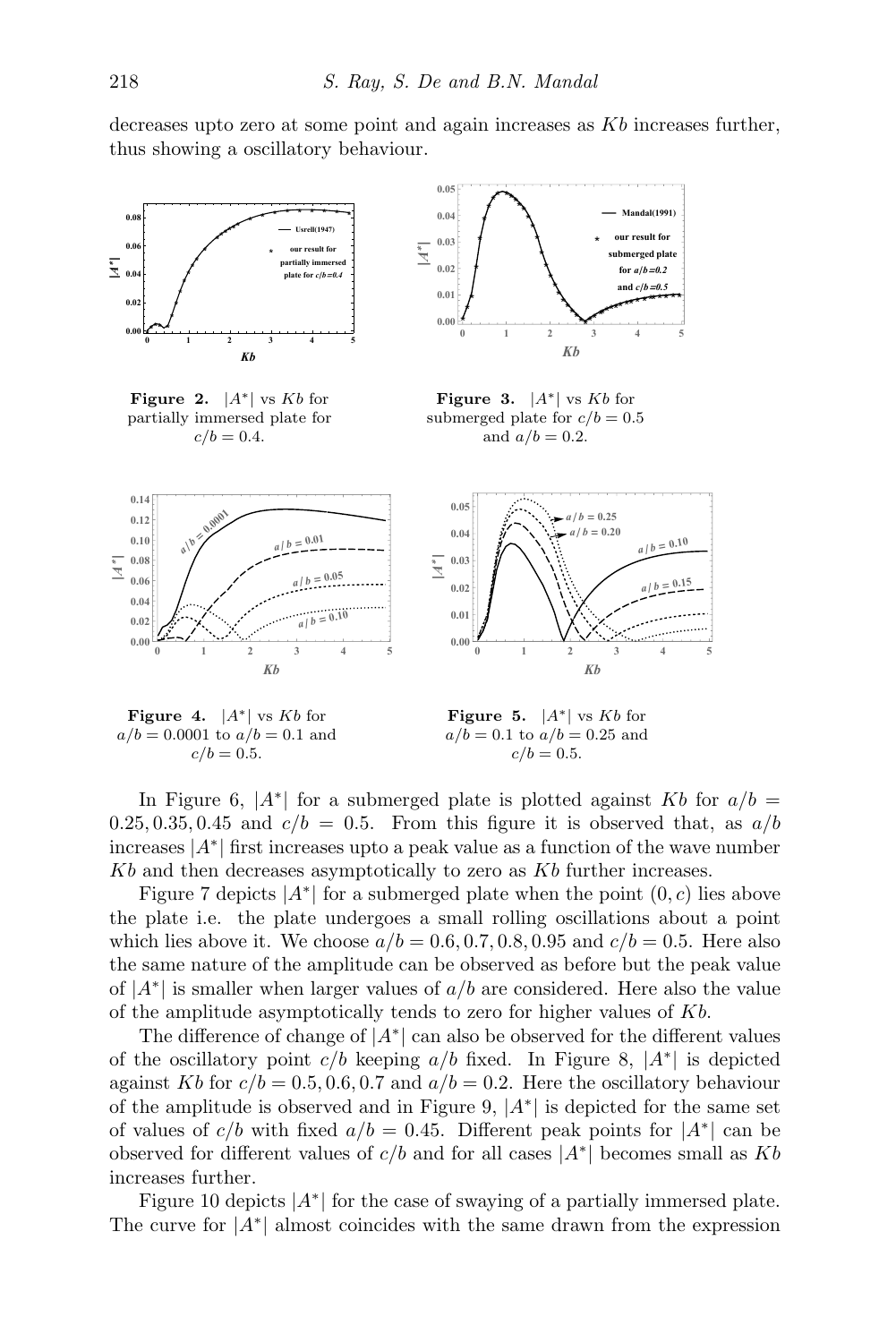given by Evans [6] considering the value of the constant  $\Gamma = \frac{1}{\omega \pi}$ . It is observed that  $|A^*|$  is zero when the value of Kb is zero and then  $|A^*|$  increases while Kb increases and then decreases after reaching e peak value as  $Kb$  further increases. The coincidence of the numerical values of the amplitude of a swaying partially immersed plate with Evans [6] gives another check on the correctness of the method employed here.







Figure 7.  $|A^*|$  vs Kb for  $a/b = 0.6$  to  $a/b = 0.95$  and  $c/b = 0.5$ .







Figure 9.  $|A^*|$  vs Kb for  $a/b = 0.45$  for different values of  $c/b$ .



Figure 10.  $|A^*|$  vs Kb coincides with Evans [6] for a swaying partially immersed plate.

The amplitude of a swaying submerged plate can similarly be observed in Figures 11 and 12 for  $a/b = 0.0001, 0.05, 0.2, 0.4$  and for  $a/b = 0.5, 0.6, 0.7, 0.9$ respectively. Here also the amplitude becomes higher at first and then begin to decrease along with the increase of  $Kb$  and tends to zero for further increase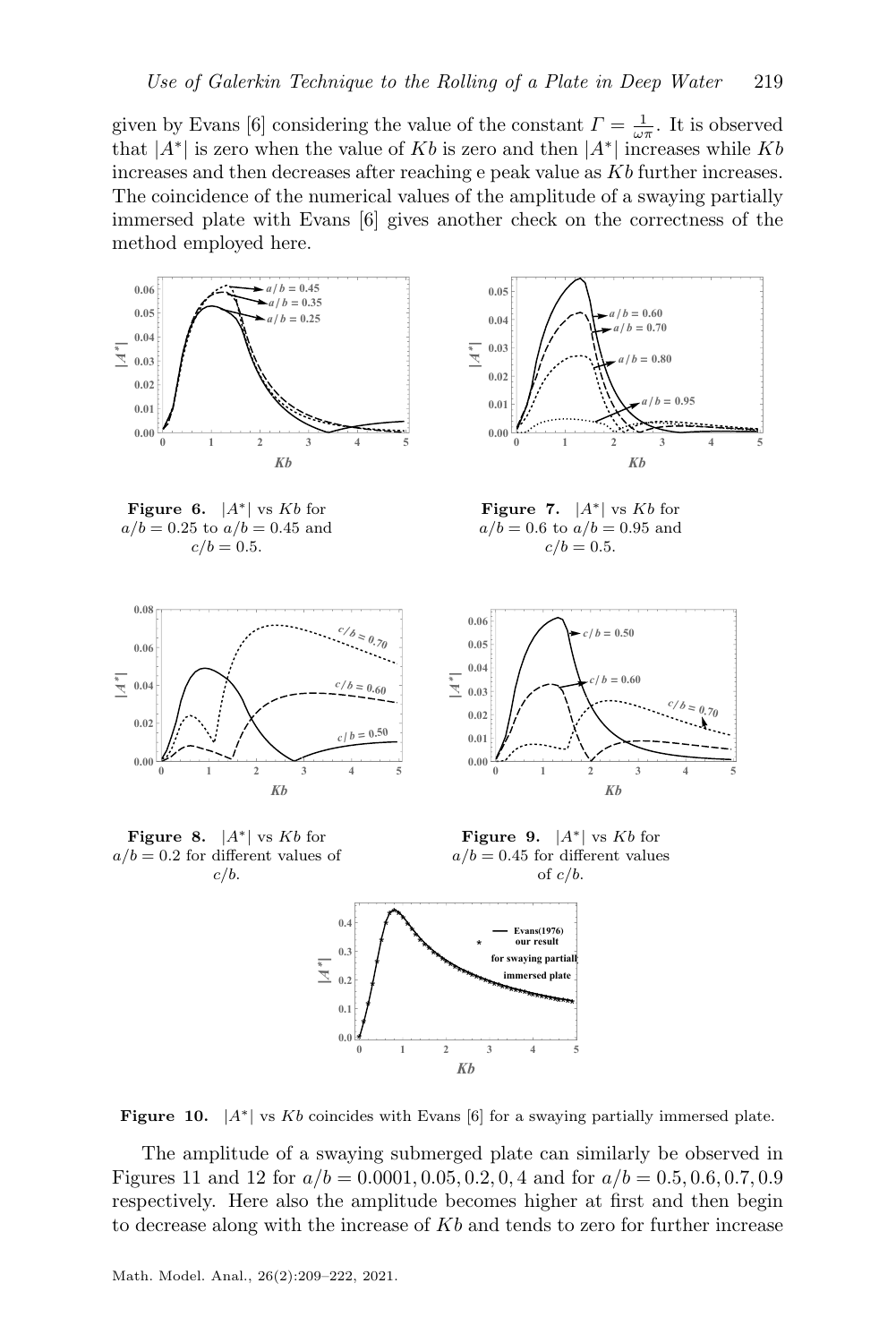of Kb. It is also observed that for  $a/b = 0.9$  i.e. when the size of the plate is very much small the amplitude becomes almost zero, which is obvious.



Figure 11.  $|A^*|$  vs Kb for  $a/b = 0.0001$  to  $a/b = 0.4$  for swaying plate.



**Figure 12.** |A| vs  $Kb$  for  $a/b = 0.5$  to  $a/b = 0.9$  for swaying plate.

# 6 Conclusions

Here the problems of surface water wave generated by rolling oscillations of a thin vertical plate partially immersed as well as submerged in deep water are reinvestigated. The integral equation for the horizontal component of velocity along the plate is solved numerically by Galerkin technique wherein the unknown functions are expanded in terms of simple polynomials multiplied by an weight function whose form is dictated by the edge condition of the plate. Very accurate numerical estimates for the amplitude of the radiated waves are obtained and are depicted in a number of figures against the wave number. The effect of change of the size of the submerged plate has been studied for rolling as well as swaying of the plates.

It may be noted that, in some water wave problems involving thin plates the original integral equations to which these are reduced are logarithmically singular (weakly singular). Then after some mathematical operations involving differentiation (once or twice) these are reduced to strongly singular (Cauchy singular or hypersingular) integral equations. Fortunately, in some cases the strongly singular integral equations (usually Cauchy singular) can be solved in closed forms. However, this may not succeed always, for example for the case of thin curved plates. In those cases, one has to employ some appropriate numerical methods. As most of these methods involve expansion involving some special functions (which are basically polynomials), the polynomial approximation employed here is also applicable. That Cauchy singular and hypersingular integral equations can be solved numerically by using polynomial approximations can be seen in the papers by Mandal and Bera ( [21, 22]).

#### Acknowledgements

The authors thank the reviewers for their comments and suggestions to revise the paper in the present form. SR thanks CSIR (File No. 09/028(1018)/2017- EMR-I), New Delhi, for providing financial assistance. This work is also supported by SERB, New Delhi, through the research project EMR/2016/005315.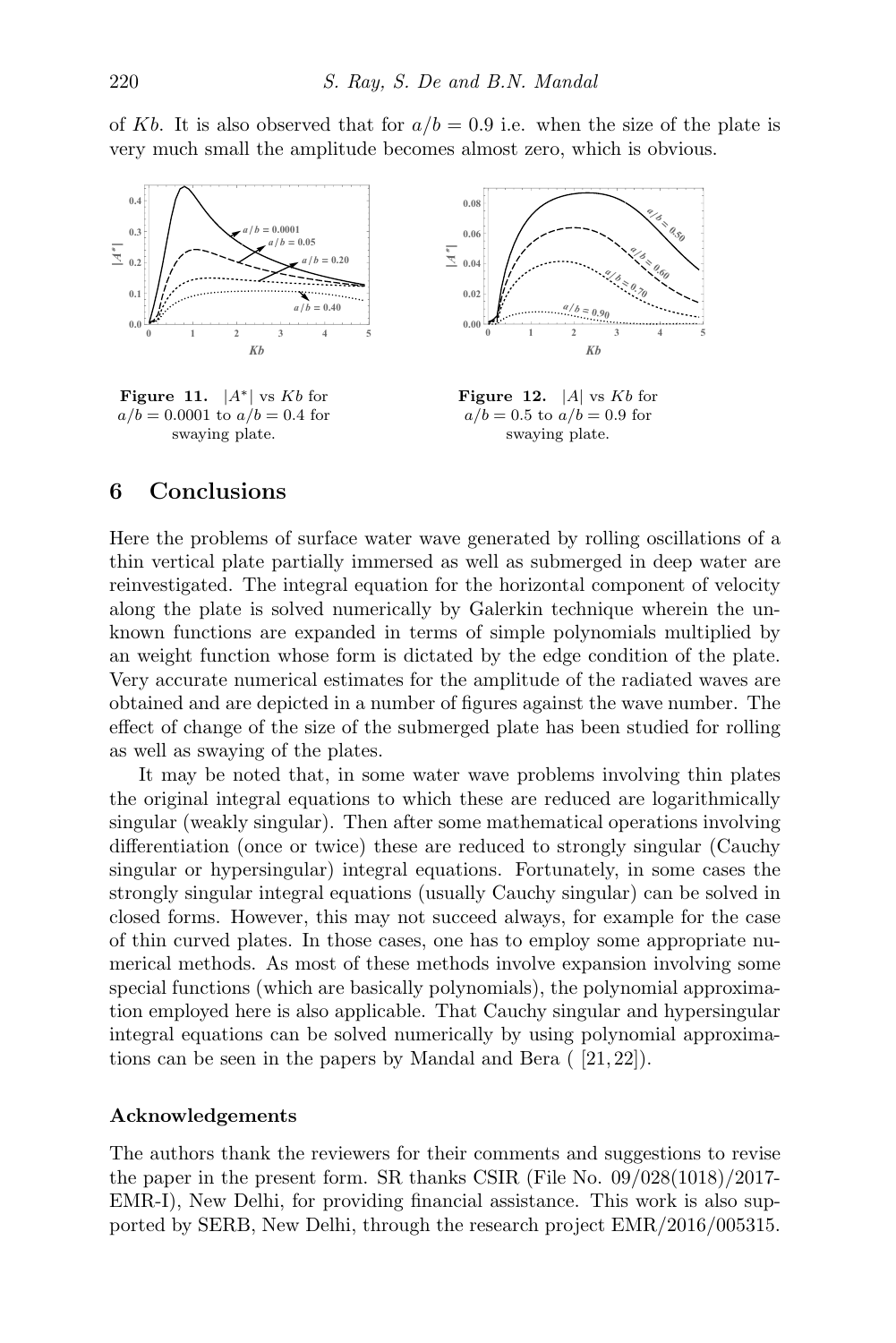# References

- [1] S. Banerjea, D.P. Dolai and B.N. Mandal. On waves due to rolling of a ship in water of finite depth. Q. J. Mech. Appl. Math., 67:35–43, 1996. https://doi.org/10.1007/BF00787137.
- [2] S. Banerjea and B.N. Mandal. On waves due to rolling of a vertical plate. Indian J. Pure Appl. Math., 23:753–761, 1992.
- [3] H. Cheng, M.J. Peng and Y.M. Cheng. The hybrid complex variable elementfree Galerkin method for 3D elasticity problems. Engg. Structures, 219:110835, 2020. https://doi.org/10.1016/j.engstruct.2020.110835.
- [4] B.C. Das, S. De and B.N. Mandal. Oblique scattering by thin vertical barriers in deep water: solution by multiterm Galerkin technique using simple polynomials as basis. J. Marine Sc. Tech., 23:915–925, 2018. https://doi.org/10.1007/s00773- 017-0520-4.
- [5] B.C. Das, S.De and B.N. Mandal. Oblique water waves scattering by a thick barrier with rectangular cross section in deep water. J. Engg. Math., 2020. https://doi.org/10.1007/s/0665-020-10049-4.
- [6] D.V. Evans. A note on the waves produced by the small oscillations of a partially immersed vertical plate. J. Inst. Maths. Applics., 17:135–140, 1976. https://doi.org/10.1093/imamat/17.2.135.
- [7] D.V. Evans and M. Fernyhough. Edge waves along periodic coastlines. Part 2. Mathl. Comput. Modelling, 297:307–325, 1995. https://doi.org/10.1017/S0022112095003119.
- [8] D.V. Evans and C.A.N. Morris. The effect of a fixed vertical barrier on obliquely incident surface waves in deep water. J. Inst. Math. Appl, 9:198-204, 1972. https://doi.org/10.1093/imamat/9.2.198.
- [9] D.V. Evans and R. Porter. Hydrodynamic characteristics of a thin rolling plate in finite depth of water. Appl. Ocean Res., 18(4):215–228, 1996. https://doi.org/10.1016/S0141-1187(96)00026-0.
- [10] S. Gupta and R. Gayen. Water wave interaction with dual asymmetric non-uniform permeable plates using integral equations. Appl. Math. Comp., 346(1):436–451, 2019. https://doi.org/10.1016/j.amc.2018.10.062.
- [11] M.D. Haskind. Radiation and diffraction of surface waves by a flat plate floating vertically. Prikl. Mat. Mech, 23(3):546–556, 1959. https://doi.org/10.1016/0021- 8928(59)90168-6. (In Russian).
- [12] T.H. Havelock. Forced surface waves on water. Phillos. Mag, 8:569–576, 1929. https://doi.org/10.1080/14786441008564913.
- [13] M. Kanoria and B.N. Mandal. Water wave scattering by a submerged circular-arc-shaped plate. Fluid Dyn. Res., 31(5):317-331, 2002. https://doi.org/10.1016/S0169-5983(02)00136-3.
- [14] A. Kaur, S.C. Martha and A. Chakrabarti. Solution of the problem of propagation of water waves over a pair of asymmetrical rectangular trenches. Appl. Ocean Res, 93(101946), 2019. https://doi.org/10.1016/j.apor.2019.101946.
- [15] A.-J. Li, Y. Liu and H.-J. Li. Accurate solutions to water wave scattering by vertical thin porous barriers. Mathematical Problems in Engineering, 2015(985731), 2015. https://doi.org/10.1155/2015/985731.